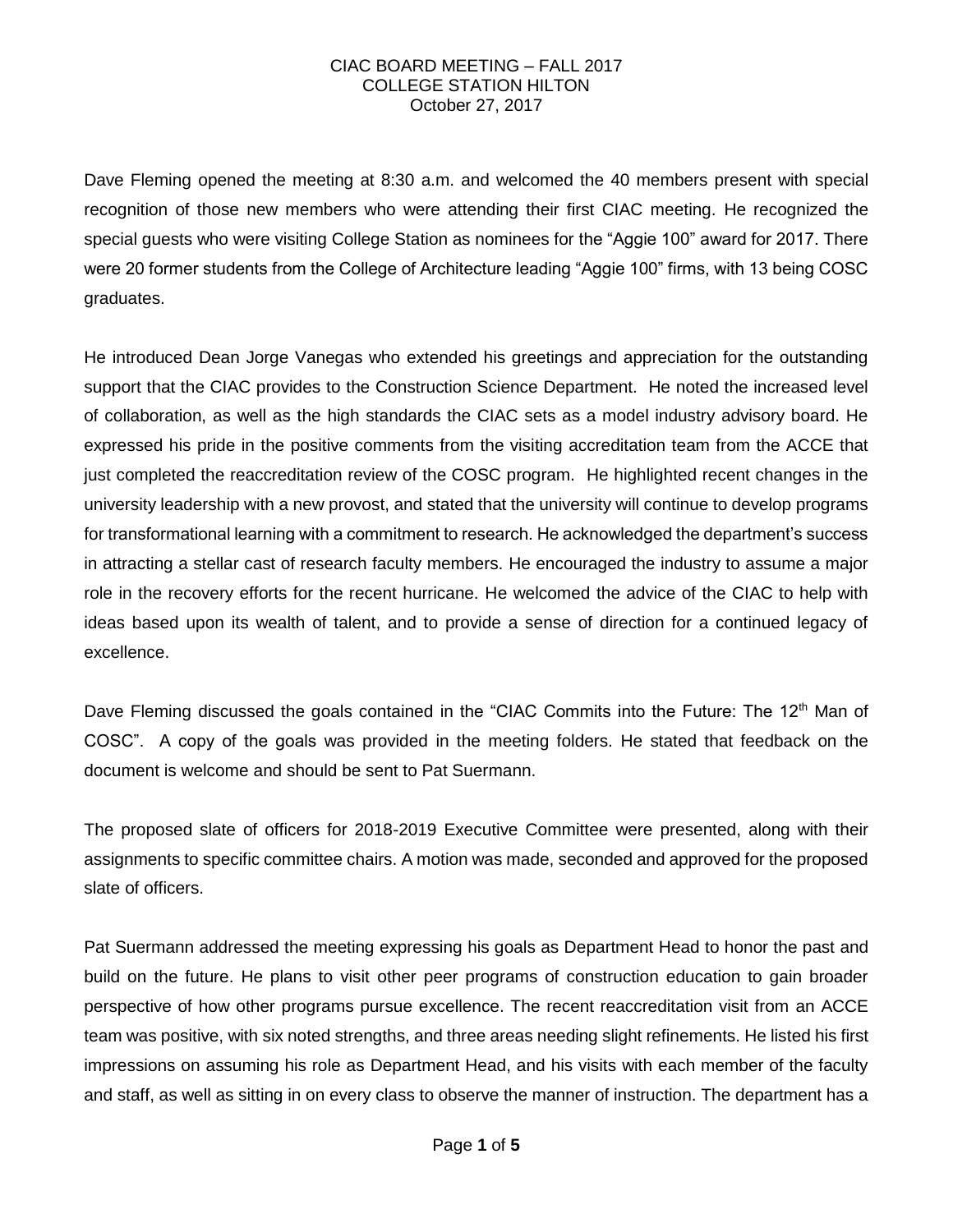strong faculty that is current on their presentation of industry topics. The best classes are taught to students who felt like colleagues in a successful firm. The start of the semester was challenged by the delay due to Hurricane Harvey. He asked for the industry's input for providing transformational learning to place the best prepared graduates into the industry. He wants to establish an increased level of strategic communications via social media. The department is moving in the right direction from the leadership of Joe Horlen. The future will require increased discovery and innovation. Pursuing research and producing quality graduates can be achieved and are not in competition with each other. He announced that the construction cost for Francis Hall has been paid off as of September 2017, and an endowed account has been established for future maintenance needs. He announced a search for nontenure track faculty was underway, and asked for the industry's help to encourage construction professionals within their industry networks to consider applying for a faculty position. He concluded his remarks by mentioning the department's efforts to develop a "challenge coin" for both the department and the CIAC. A challenge coin is a uniquely designed round metal object that is given to another person as a token of one's appreciation for a great service. Once available, CIAC challenge coins will be provided to the CIAC membership likely up to, but no later than April 2018.

Professor Amir Behzadan, Associate Professor and Director of Research, updated the members on the new research faculty and their primary areas of research. He expressed his appreciation for CIAC member support of the department's research efforts by partnering to provide access to data with assurances that such data collection would be with the highest regards for safety and the privacy of the information. The department will be targeting more federal research funds from specific agencies as the department seeks to create a brand with six major research clusters. The research faculty will be reaching out to the CIAC to learn of specific industry research needs.

Matthew Doherty, Operations Team Leader, with the Aggie BUILD updated the members on the organizations efforts, and presented their plans for continued development of mobile medical clinics using standard shipping containers. The organization is beginning to develop alternative designs for mobile units in support of veterinary and dental services. The organization sent its prototype medical clinic to South Texas in response to Hurricane Harvey where it served as a vaccination facility. He concluded his remarks by requesting continued funding support from the CIAC.

George Eustace wrapped up the morning session with an update on the three primary responsibilities of the Industry Relations Office. The CIAC membership grew from 188 to 197 companies in 2017 with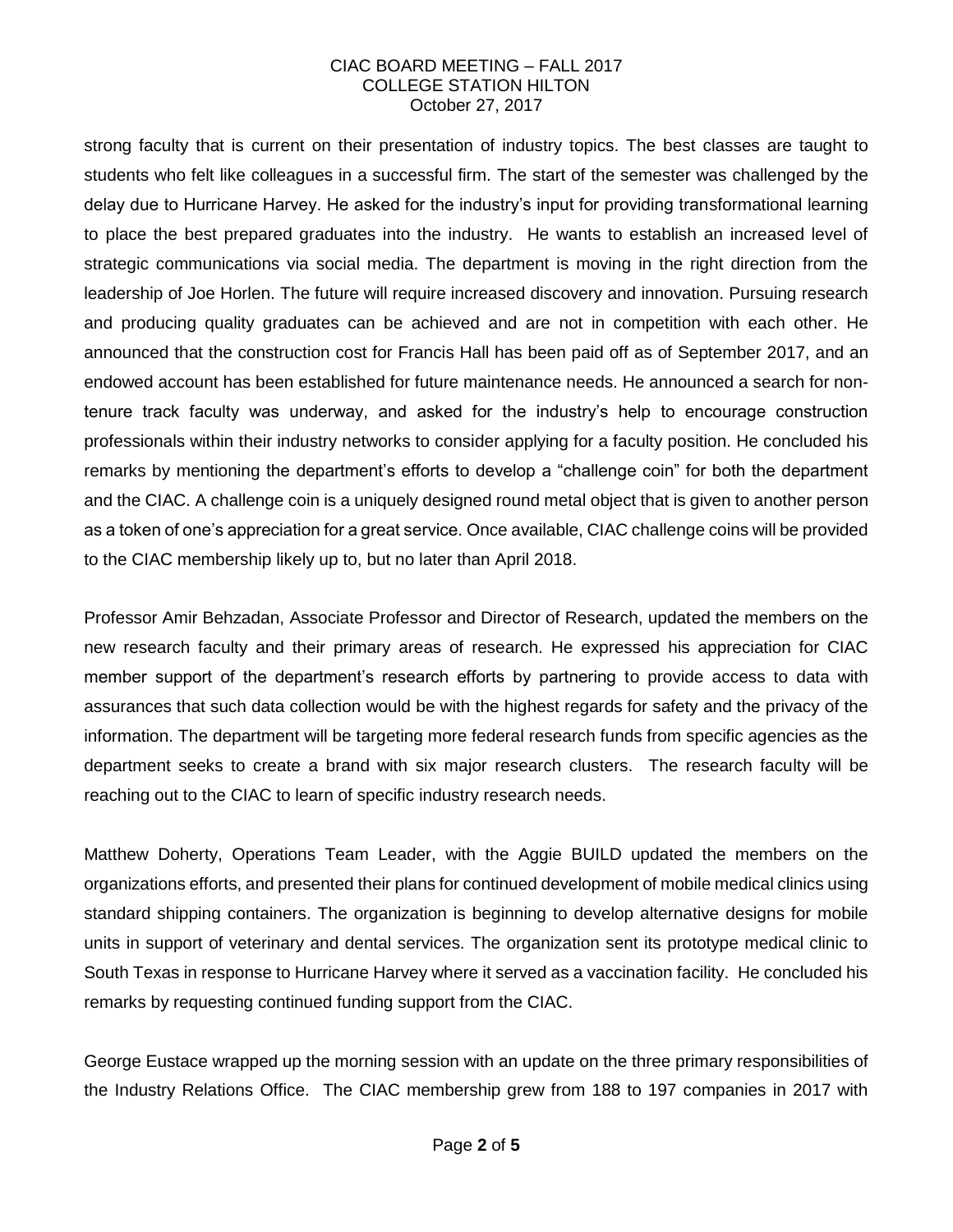greater diversity in the industry sectors. The interest in CIAC membership is being driven by a company's desire to recruit and hire COSC graduates. Despite the growth in CIAC membership and COSC student enrollment, the ratio of companies to students is at a consistent ratio of approximately one company to five or six students. This ratio is expected to change slightly as the COSC enrollment remains near the current 1100 level and the number of companies increases to over 200. Job placement is strong at 90% with average starting salaries of \$61,000, and a shift towards the Dallas\Fort Worth region. CIAC members are hiring 90% of all graduates as well as interns each semester. Changes in the accounting process for the internship management fee were explained to ensure invoices are properly addressed to the company's accounts payable office. The Industry Relations Office is improving invoicing for renewal of CIAC membership for 2018. Members were encouraged to pay their membership fee by credit card if possible in order to reduce the requirement to hand process the large volume of checks that arrive at the start of the year. Concerns over the growth of the career fairs and the available space at the Brazos County Expo Complex were explained, and the membership was asked for their ideas for addressing the growth and available space. The current configuration of booth spaces allows for approximately 180 booths while still providing a dining area for a buffet meal. The participation at the fall career fair was 165 of the 197 companies, a new level of participation. The following options were presented for comment and discussion by the membership committee:

Options for Timely Registration

- Plan for the 180 maximum with any excess moving to a later career fair or a company day.
- Establish a target to register 45 days prior to the career fair with an incentive for early registration.
- Add a "Regrets" option on the career fair registration form to account for members who do not plan to attend the career fair.

Options for Increasing Capacity to 200 Booths

- Use the dining space for more booths and implement an alternative lunch meal
- Rent a large lunch meal tent and continue a catered buffer style meal given the cost and weather considerations
- Keep dining area and limit booth capacity to 180.

Members were encouraged to request membership in the Texas A&M – Construction Science Group on LinkedIn that is currently at 2,820 members.

Following a break, the meeting resumed with meetings of the various CIAC committees. Each committee presented a report prior to the lunch break.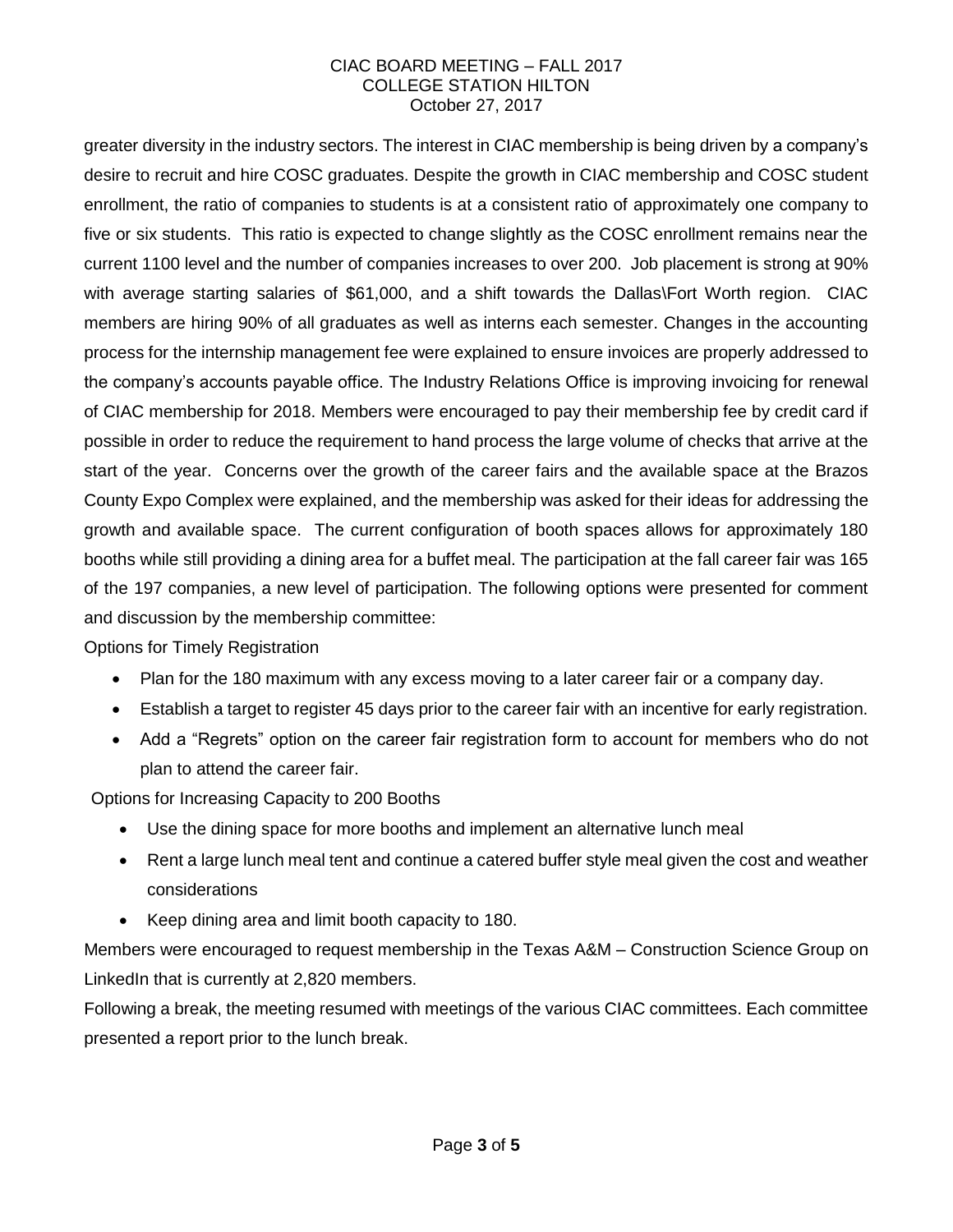The Curriculum Committee reported on their review and discussion of the initial findings of the recent ACCE reaccreditation visit. An extensive amount of data (over 7,000 pages) was contained in a selfstudy that documented the department's achievement of the 20 ACCE required student learning outcomes (SLOs). The findings clearly showed the CIAC's active involvement in the development and refinement of the curriculum over the years. The curriculum committee identified four areas for further curriculum development and refinement: construction technology, a field lab at the new RELLIS campus, surveying, and soils. Pat Suermann thanked the committee for its work and stated that 2018 would be the "year of curriculum".

The Development Committee reviewed the CIAC Endowed Matching Scholarship Program and concurred with Goal 2: Endow the "CIAC Commits into the Future: The 12<sup>th</sup> Man of COSC" to fund 12 matching endowed scholarships with the first 10 being made available to CIAC member companies, and the last 2 available to individual lifetime members. There was one remaining endowed matching scholarship available for 2017 of the ten that were budgeted.

The Membership Committee recommended that no limit be placed upon the future growth of CIAC membership. Suggested adjustments for accommodating an increased CIAC member participation in the career fairs with the available space were to change the manner of providing the lunch meal to include use of food trucks. An alternative of going to a two-day event should be considered to reduce the number of booths and the noise level. Other venues such as Reed Arena can also be considered. Arrangements for additional parking or else a bus service should be reviewed since parking space was near capacity at the fall career fair.

The Graduate Program and Research Committee reported an increased level of participation by members at the meeting. The committee will be developing a more formal process for submission, review and approval of research grant proposals. A recommendation was made to award the 2017 research funds to Professor Phil Lewis for a proposal to work with the Texas Transportation Institute (TTI) and the Environmental Protection Agency (EPA) to study the environmental impact of construction equipment. Dave Fleming offered Sundt's projects as a data set for the research as there will be a need for the collection of field data. The committee also brainstormed the idea of creating a task force to develop research areas of most interest to the industry, and creation of a consortium of companies to fund such research.